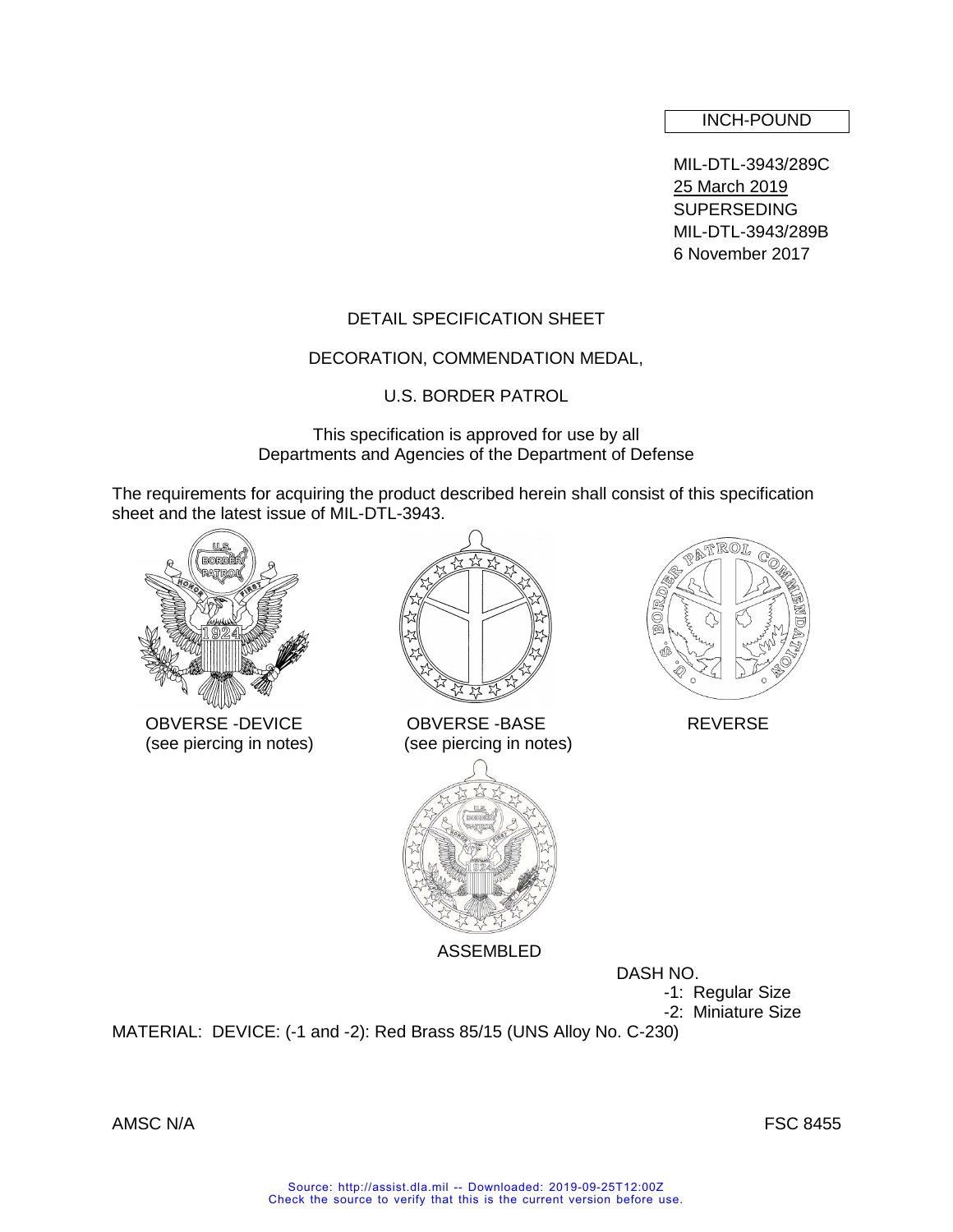FINISH:

 DEVICE: 24K Gold Plated, Matte Finished, Polished Highlights and shall match The Institute Heraldry (TIOH) Metal Finish Chip Number 8.

 BASE OBVERSE: Enameled or Epoxied, 24K Gold Plated, Matte Finished, Polished Highlights and shall match TIOH Metal Finish Chip Number 8.

 BASE REVERSE: 24K Gold Plated, Matte Finished, Polished Highlights and shall match TIOH Metal Finish Chip Number 8.

DIMENSIONS: DEVICE: HEIGTH: -1: 1-3/32 inches (REF) -2: 17/32 inch (REF) WIDTH: -1: 1-1/32 inches (REF) -2: 1/2 inch (REF) THICKNESS:  $-1: 0.090$  inch  $\pm 0.005$  inch  $-2: 0.070 \pm 0.005$  inch BASE: DIAMETER Overall excluding lug): -1: 1-3/8 inches (REF) -2: 11/16inch (REF) THICKNESS (At lug):  $-1: 0.105 \pm 0.005$  inch  $-2: 0.080 + 0.005$  inch

ASSEMBLED THICKNESS:

 $-1: 0.175 \pm 0.010$  inch  $-2: 0.130 \pm 0.010$  inch

PIERCING:

 1: DEVICE OBVERSE (-1 and -2): between wings, eagle's neck, and top of shield (2 internal piercings).

2: BASE OBVERSE (-1 and -2): between annulet and supports (4 internal piercings).

DECORATION SET AND CASE: Decoration set shall consist of a regular size medal, a miniature size medal, and a service ribbon, all packaged in a presentation case conforming to MIL-C-14633, Type XV, Style 6, with a class 1 or 1A pad.

NOTES:

 1: The term (REF) refers to the measurements taken from the Government furnished hub or die.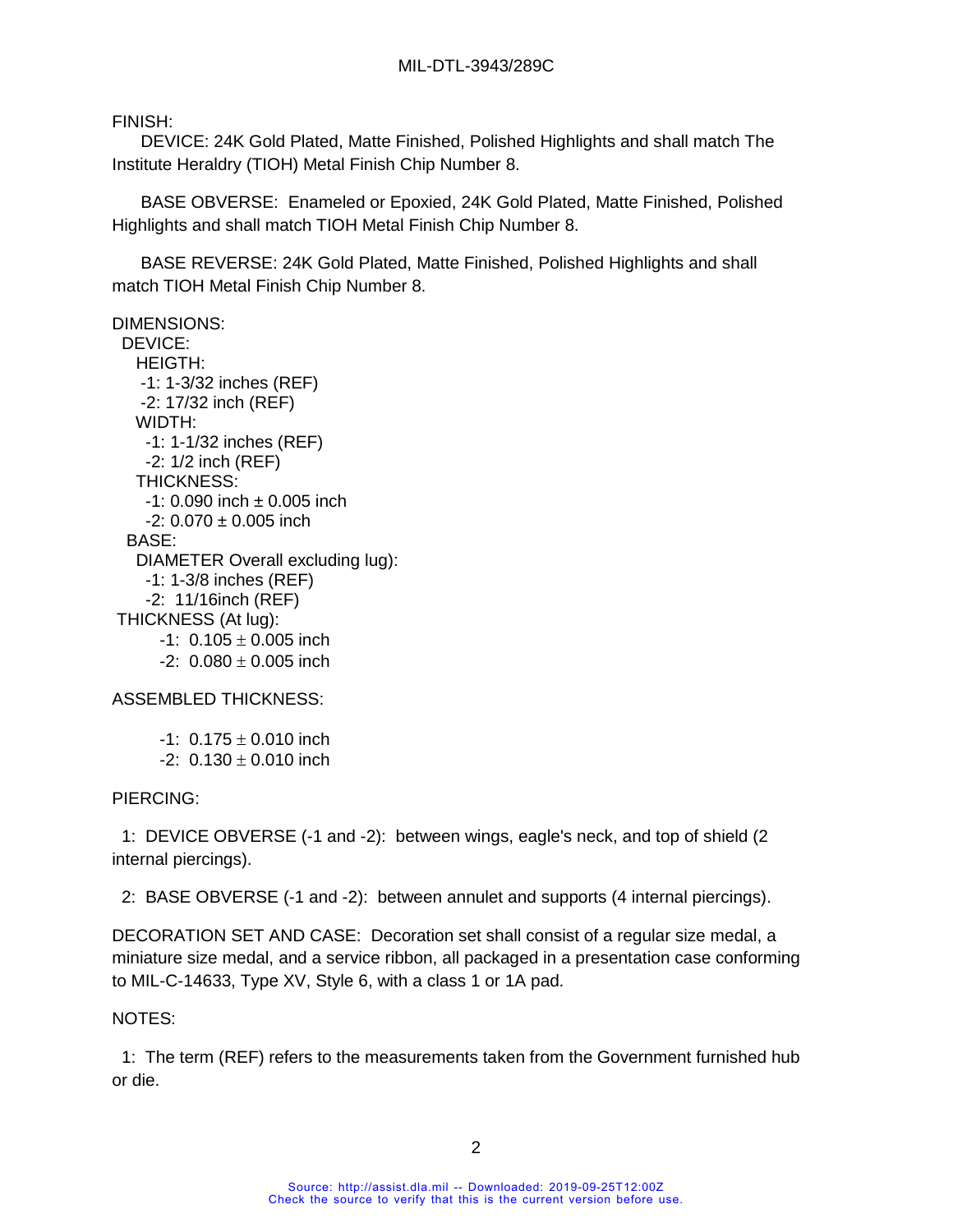2: The specification slash sheet for the ribbon for the pendant drape and service ribbon is MIL-DTL-11589/545.

3: The specification slash sheet for the lapel button is MIL-DTL-11484/427

CHANGES FROM PREVIOUS ISSUE: Marginal notations are not used in this revision to identify changes with respect to the previous issue due to the extent of the changes.

Army - IH Army - IH

Custodian: Custodian: Preparing activity:

DLA - CT

Review activity: (Project No. 8455-2019-142)

NOTE: The activities listed above were interested in this document as of the date of this document. Since organizations and responsibilities can change, you should verify the currency of the information above using the ASSIST Online database at [https://assist.dla.mil.](https://assist.dla.mil/)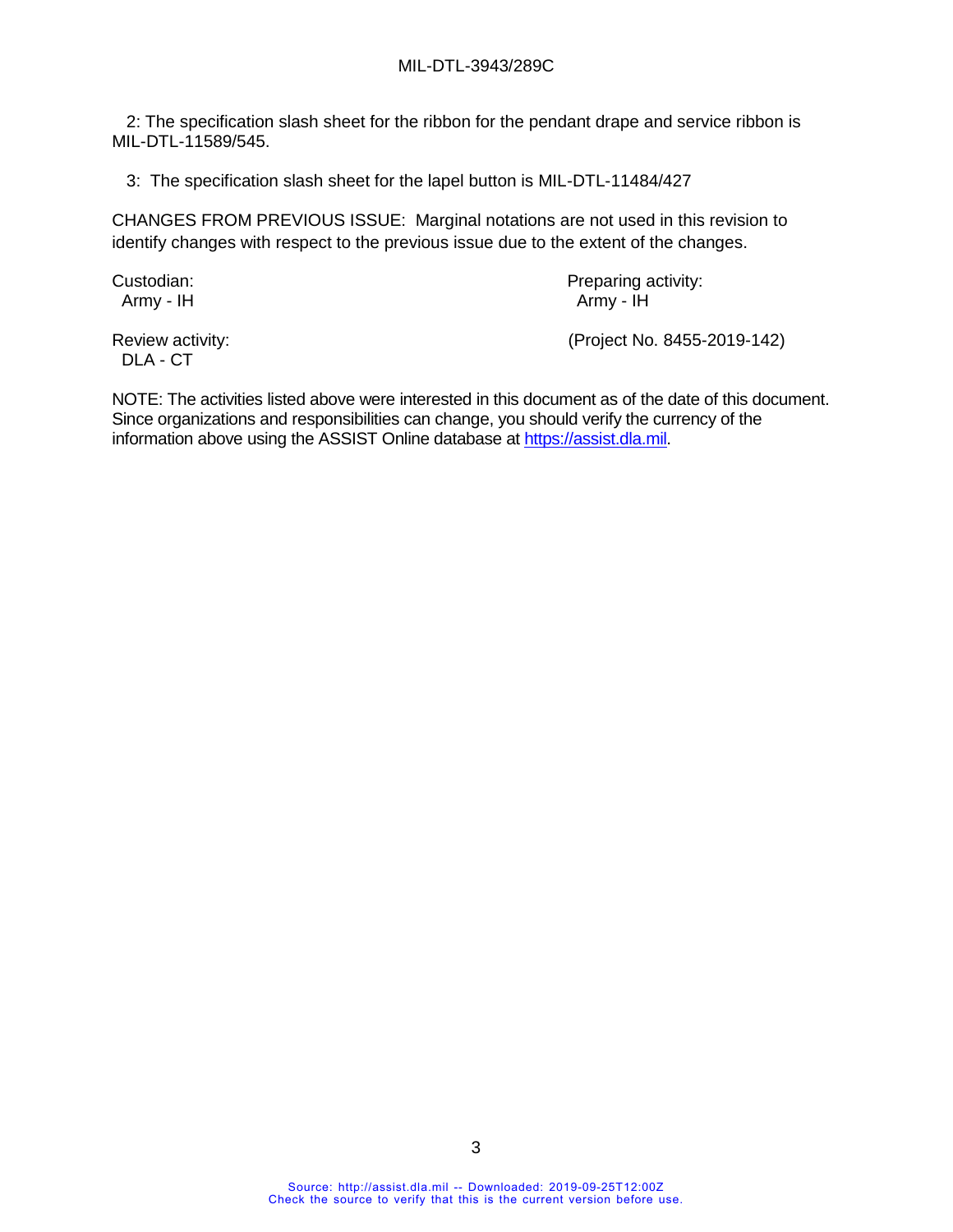INCH-POUND

MIL-DTL-11484/427 25 March 2019

# DETAIL SPECIFICATION SHEET

### LAPEL BUTTON, COMMENDATION MEDAL, U.S. BORDER PATROL

#### This specification is approved for use by all Departments and Agencies of the Department of Defense

The requirements for acquiring the product described herein shall consist of this specification sheet and MIL-DTL-11484.



MATERIAL: Red Brass 85/15 (UNS Alloy No. C-230)

FINISH: 24K Gold Plated, Matte Finish, Polished Highlights and shall match TIOH Finish Chip Number 8.

DIMENSIONS: DIAMETER: 5/8 inch (REF) THICKNESS:  $0.071 \pm 0.010$  inch

# ATTACHING DEVICE:

1. The attaching device shall be prong with pick and wing type clutch.

 2. The prong shall be fused or soldered on the vertical center line on the reverse side, 1/4 inch from the top.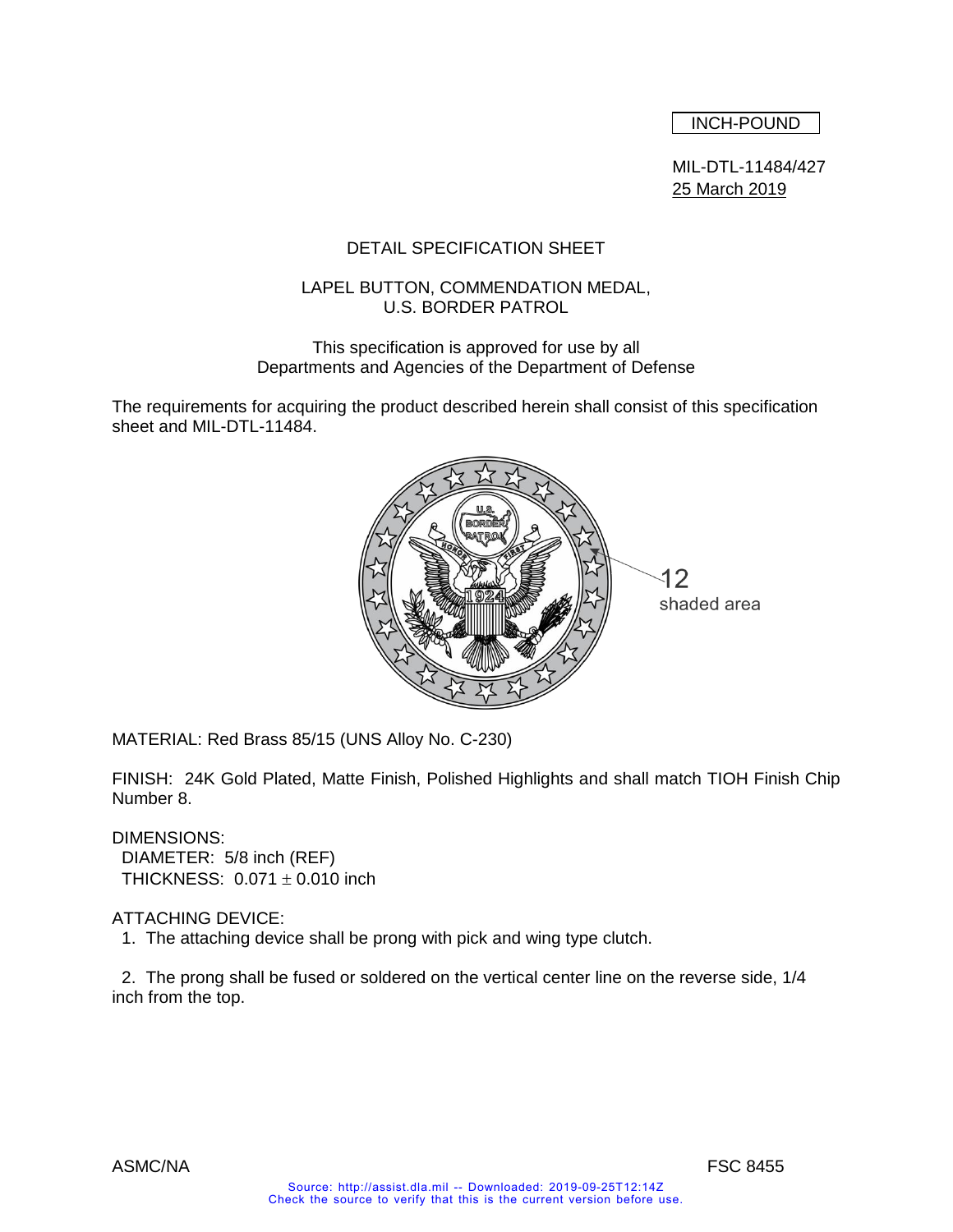### MIL-DTL-11484/427

Epoxy resin will be applied to the Base of the Lapel Button as specified below, and must match TIOH Hard Enamel Color Chip Numbers listed.

| <b>TIOH HARD ENAMEL</b><br><b>COLOR CHIP NUMBER</b> | <b>LOCATION(S)</b> |
|-----------------------------------------------------|--------------------|
| Green #12                                           | <b>Outer Ring</b>  |

NOTES:

 1. The term (REF) refers to the measurements taken from the Government furnished hub or die.

 2. The manufacturer may deviate from MIL-DTL-3943 by using nickel under plating prior to applying the requisite 24K gold plating.

Custodian: **Preparing activity:** Preparing activity: Army - IH Army - IH

DLA - CT

Review activity: (Project No. 8455-2019-144)

NOTE: The activities listed above were interested in this document as of the date of this document. Since organizations and responsibilities can change, you should verify the currency of the information above using the ASSIST Online database at [https://assist.dla.mil.](https://assist.dla.mil/)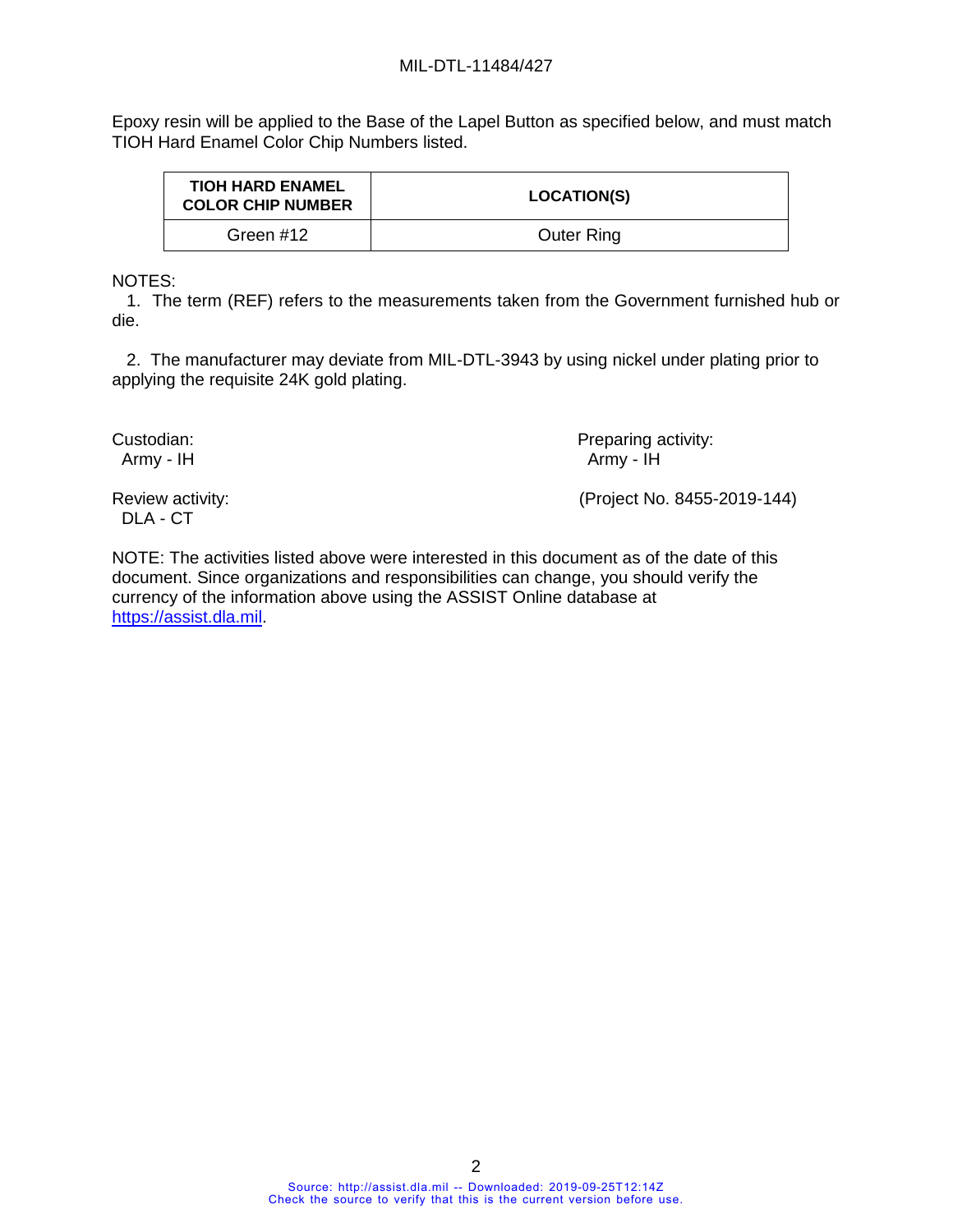# INCH-POUND

MIL-DTL-11589/545A 12 May 2016 SUPERSEDING MIL-DTL-11589/545 9 January 2001

## DETAIL SPECIFICATION SHEET

#### RIBBON, COMMISSIONER'S DISTINGUISHED CAREER SERVICE AWARD, U.S. BORDER PATROL

#### This specification is approved for use by all Departments and Agencies of the Department of Defense

 The requirements for acquiring the product described herein shall consist of this specification sheet and the latest issue of MIL-DTL-11589.

| <b>COLOR PATTERN</b> |                                      | SIZE: Regular           |                    | <b>FINISH: Moiré</b>            |            |       |                     |  |
|----------------------|--------------------------------------|-------------------------|--------------------|---------------------------------|------------|-------|---------------------|--|
| <b>TOTAL</b>         |                                      | <b>WIDTH OF STRIPES</b> | <b>FUNCTION OF</b> | <b>COLOR &amp; CABLE NUMBER</b> |            |       |                     |  |
| <b>WIDTH</b>         | <b>INCHES &amp;</b><br><b>METRIC</b> |                         | <b>STRIPES</b>     | <b>STRIPES</b>                  |            |       | <b>FILLING YARN</b> |  |
|                      | 1/32                                 | 0.8 <sub>mm</sub>       | Edge & Binder      | Navy Blue #1                    | <b>HCD</b> | 67179 |                     |  |
|                      | 5/16                                 | 7.9 <sub>mm</sub>       | Ground             | Navy Blue #1                    | <b>HCD</b> | 67179 |                     |  |
|                      | 1/16                                 | 1.6 <sub>mm</sub>       | Ground             | Scarlet                         | <b>HL</b>  | 67111 |                     |  |
| $1 - 3/8"$           | 5/32                                 | 4.0 <sub>mm</sub>       | Ground             | White                           | <b>HA</b>  | 67101 | White HA            |  |
| (35.0mm)             | 1/4                                  | 6.4 <sub>mm</sub>       | Ground             | Green                           | <b>HAD</b> | 67129 | 67101               |  |
|                      | $5/32$                               | 4.0 <sub>mm</sub>       | Ground             | White                           | HA         | 67101 |                     |  |
|                      | 1/16                                 | 1.6 <sub>mm</sub>       | Ground             | Scarlet                         | HL         | 67111 |                     |  |
|                      | 5/16                                 | 7.9 <sub>mm</sub>       | Ground             | Navy Blue #1                    | <b>HCD</b> | 67179 |                     |  |
|                      | 1/32                                 | 0.8 <sub>mm</sub>       | Edge & Binder      | Navy Blue #1                    | <b>HCD</b> | 67179 |                     |  |

| <b>COLOR PATTERN</b> |                     |                                                                                  | <b>SIZE: Miniature</b> | <b>FINISH: Moiré</b> |            |       |                     |
|----------------------|---------------------|----------------------------------------------------------------------------------|------------------------|----------------------|------------|-------|---------------------|
| <b>TOTAL</b>         |                     | <b>WIDTH OF STRIPES</b><br><b>COLOR &amp; CABLE NUMBER</b><br><b>FUNCTION OF</b> |                        |                      |            |       |                     |
| <b>WIDTH</b>         | <b>INCHES &amp;</b> | <b>METRIC</b>                                                                    | <b>STRIPES</b>         | <b>STRIPES</b>       |            |       | <b>FILLING YARN</b> |
|                      | 1/32                | 0.8 <sub>mm</sub>                                                                | Edge & Binder          | Navy Blue #1         | <b>HCD</b> | 67179 |                     |
|                      | 9/64                | 3.6 <sub>mm</sub>                                                                | Ground                 | Navy Blue #1         | <b>HCD</b> | 67179 |                     |
|                      | 1/32                | 0.8 <sub>mm</sub>                                                                | Ground                 | <b>Scarlet</b>       | HL         | 67111 |                     |
| 11/16                | 5/64                | 2.0 <sub>mm</sub>                                                                | Ground                 | White                | HA         | 67101 | White HA            |
| (17.5mm)             | 1/8                 | 3.1 <sub>mm</sub>                                                                | Ground                 | Green                | <b>HAD</b> | 67129 | 67101               |
|                      | 5/64                | 2.0 <sub>mm</sub>                                                                | Ground                 | White                | HA         | 67101 |                     |
|                      | 1/32                | 0.8 <sub>mm</sub>                                                                | Ground                 | Scarlet              | HL         | 67111 |                     |
|                      | 9/64                | 3.6 <sub>mm</sub>                                                                | Ground                 | Navy Blue #1         | <b>HCD</b> | 67179 |                     |
|                      | 1/32                | 0.8 <sub>mm</sub>                                                                | Edge & Binder          | Navy Blue #1         | <b>HCD</b> | 67179 |                     |